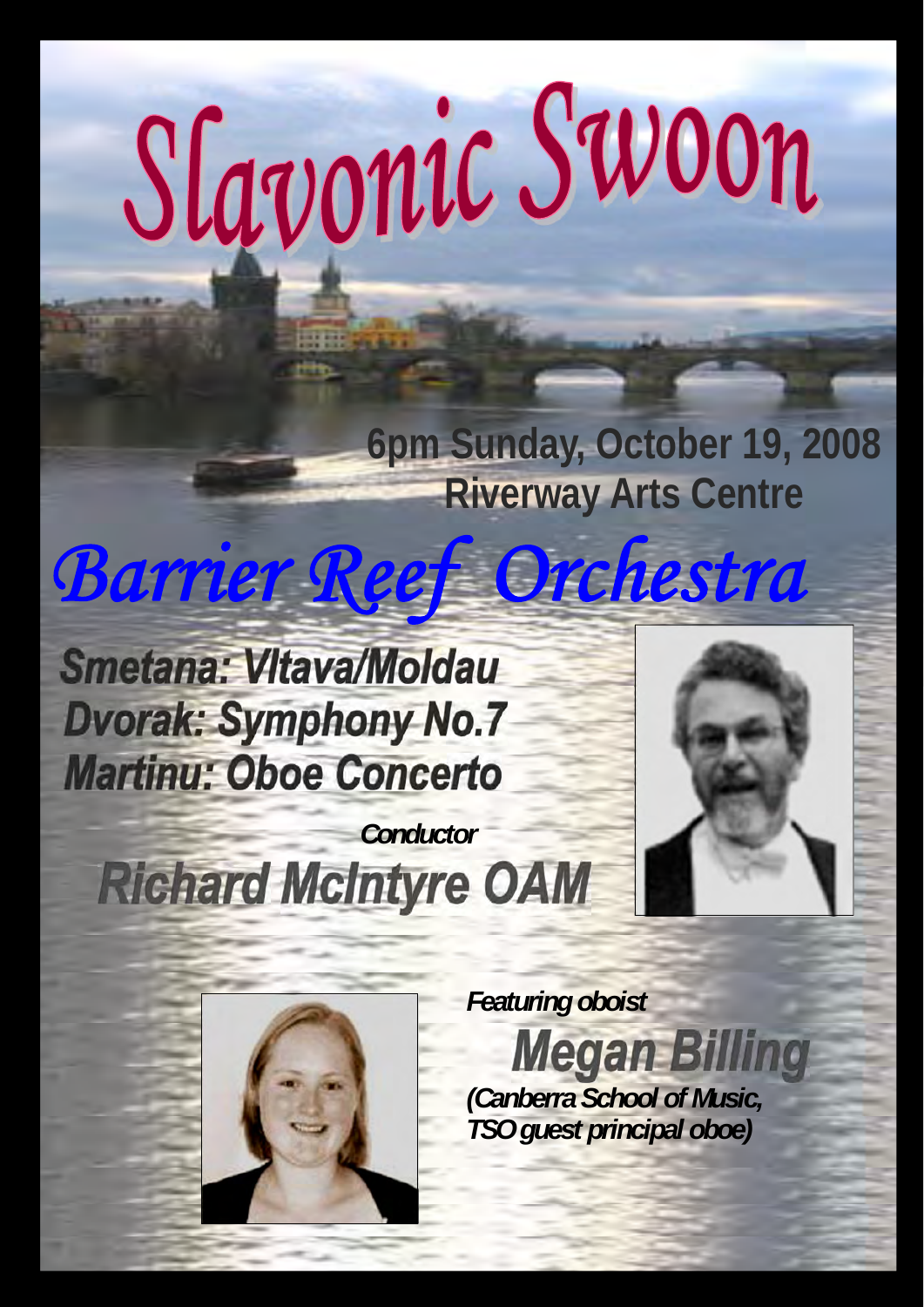#### **Program**

# **1. Smetana:** *Vltava/Moldau*



**Bedřich Smetana w**as a Czech composer (2/3/1824 –12/5/1884) best known for his symphonic poem *Vltava*, (*Moldau* in German) the second in a cycle of six symphonic poems entitled *Má Vlast* (*My Country*), and for his opera *The Bartered Bride*.

Smetana showed prodigious talent in piano and composition from an early age. At 19 he went to Prague and studied composition and began his career in music. In 1848 he was caught up in the revolutionary times and left Prague to live in Sweden. Returning in 1863, he opened a new school of music dedicated to promoting specifically Czech music but struggled for years through great personal tragedy, ill-health and under-appreciation in his homeland. By 1874 he had become almost totally deaf, with the added burden of severe tinnitus (continual ringing in the ears) but continued to compose; Má Vlast was written during this

time.

Smetana's work influenced many Czech composers including Antonín Dvořák, and he is seen as the founder of Czech music and a National Hero. He continues to inspire musicians today.

*Vltava* (1874) is the second symphonic poem in *Má Vlast*, and is a musical depiction of the Vltava River as it flows through Bohemia. After rising in the forest where hunting sounds are heard, the stream flows through countryside past a lively farm wedding. Nymphs dance in the moonlight by the mature river which then tumbles over rapids before reaching its full breadth and maturity flowing majestically through Prague before joining the river Elbe. It contains one of the most recognised themes in popular classical music.

#### **2. Martinu Oboe Concerto**

**Bohuslav Martinů** (8/12/1890 – 28/8/1959) was a prolific Bohemian Czech composer, who wrote six symphonies, 15



operas, 14 ballet scores and a large body of orchestral, chamber, vocal and instrumental works. He became a violinist in the Czech Philharmonic Orchestra, and taught music in his home town. In 1923 he left Czechoslovakia for Paris, and deliberately withdrew from the Romantic style in which he had been trained. In the following years he experimented widely with different styles including jazz idioms although he continued to use Czech folk melodies throughout compositions no matter their "style".

He emigrated to the United States in 1941, fleeing the German invasion of France. Despite the initial problems of most émigré artists he established himself as a successful composer receiving many commissions. Although homesick for Czechoslovakia, he spent his later years in Switzerland where he died aged 69. Among his notable students were Alan Hovhaness and Burt Bacharach.

**Concerto for Oboe and Small Orchestra H353** was composed in Nice in April and May of 1955 for Jiri Tancibudek, a young Czech oboist just beginning his international career, who had settled in Australia. Tancibudek had greatly admired Martinů's work describing it as "sparkling, rhythmical vitality with lots of syncopations" and had asked Martinů to compose a work specifically for oboe. Tancibudek gave the world premiere performance at an ABC organised public subscription concert in Sydney with the Sydney Symphony Orchestra conducted by Hans Schmidt-lsserstedt, in August 1956. The Oboe Concerto is a delightful work with the piano prominent in the orchestration. **It is composed of three movements;** *Moderato, Poco Andante (*with a virtuoso passage allowing the soloist to demonstrate her skills) **and a final**  *Poco Allegro* movement with polka-like overtones.

Since its premiere this piece has become a standard in the repertoire of oboists worldwide.

# **Interval**

# **3. Dvorak: Symphony No.7**

**Antonín Dvořák** (8/9/1841-1/5/1904) learned violin, viola, piano and organ at school and was clearly destined for a career in music. He later studied in Prague and played viola in the Provisional Theatre Orchestra which g career in music. He later studied in Prague and played viola in the Provisional Theatre practical experience in performance and orchestral dynamics. The chief conductor of this orchestra was Bedřich



Smetana and Dvořák followed Smetana's example of national pride for the rest of his life. He travelled widely and launched new works in several countries before being appointed the Director of the National Conservatory of Music in New York City. He lived in USA for several years before family ties and finances influenced him to return home. Although he received many honours and awards throughout his life he remained a modest man of simple tastes who, like Smetana, was loyal to his Czech nationality.

**Symphony No. 7 in D minor Op. 70**, was first performed in London on April 22, 1885 shortly after the piece was completed. An emotionally turbulent work, it is considered the most typically romantic symphony Dvořák wrote. Although reminiscent of Brahms' Fourth Symphony, Dvořák was inspired by the political

struggles of the Czech nation and resolved that his new symphony would reflect this struggle. Perhaps it also reveals his personal struggle reconciling his simple and peaceful countryman's feelings with his intense patriotism and his wish to see the Czech nation flourish.

The piece contains intense calm and peace, but also includes turmoil and unsettled sequences. Dvořák said that the 4th movement suggested the capacity of the Czech people to display stubborn resistance to political oppressors. The first performance was at St James's Hall London, with Dvořák himself conducting and was a huge success. **The symphony is in four movements: Allegro maestoso, Poco Adagio, Scherzo and Finale.** 

Sourced from http://www.chez.com/craton/musique/martinu/martinu.htm, http://www.idrs.org/publications/DR/DR13.1/DR13.1.Tanc.Martinu.html, http://w3.rz-berlin.mpg.de/cmp/dvorak.html, http://w3.rz-berlin.mpg.de/cmp/smetana.html and Wikipedia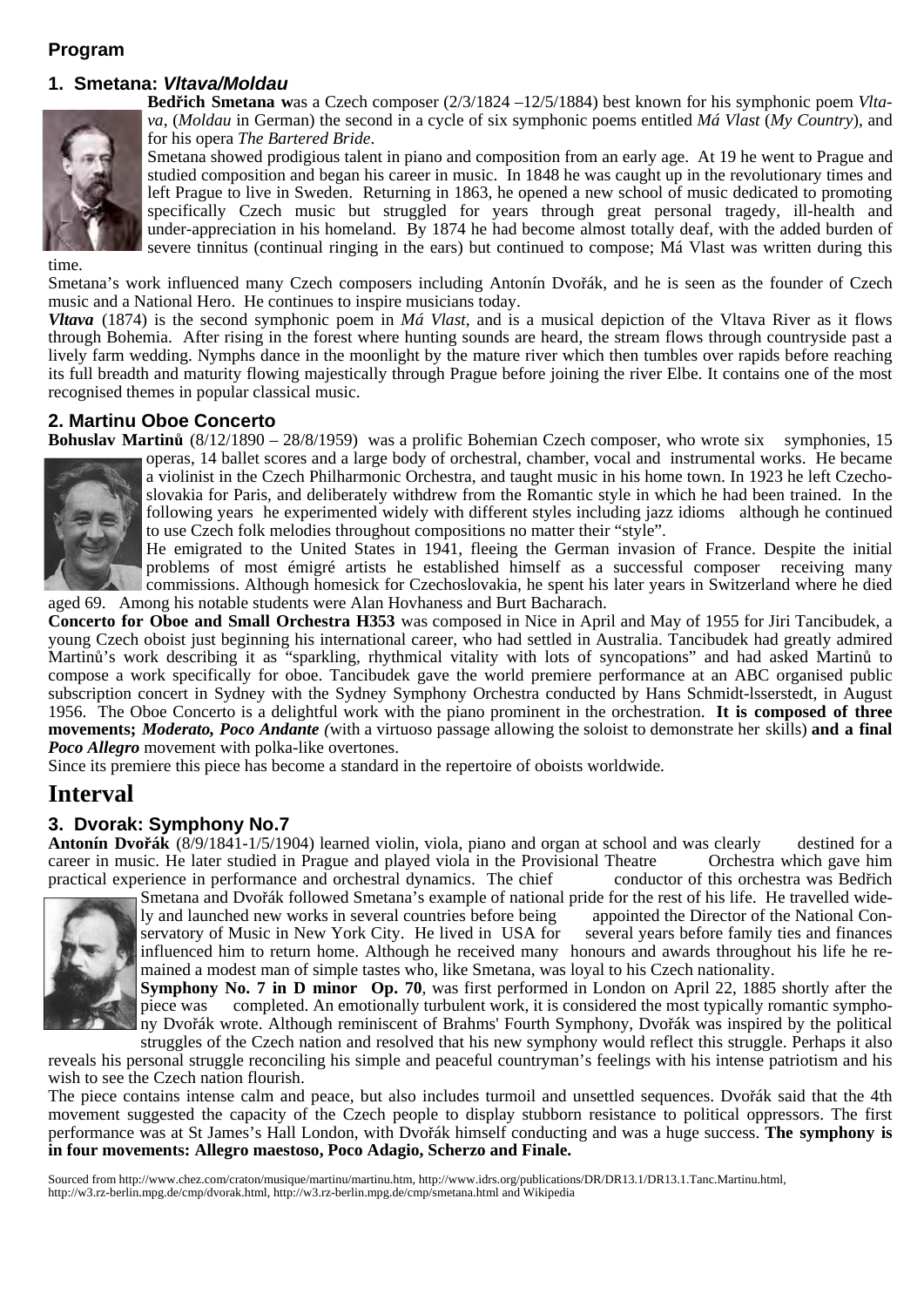# **Richard McIntyre; Conductor**



Richard McIntyre sustains a long and distinguished career as bassoonist, music educator, conductor and arranger working at the ANU School of Music for over a quarter of a century. One of Australia's most respected and successful bassoon teachers he places great emphasis on establishing a one-to-one relationship, a thorough understanding of the instrument and its techniques, the specifics of musical fabric and effect, and various musical functions of the bassoon in various styles and repertoires. He has many successful students with full-time careers as professional musicians both within Australia and overseas, as members of prominent orchestras, free-lancers, specialists in historically-informed performance on period instruments, instrumental teachers, and members of the armed services.

A composition graduate from the University of Sydney Richard was for 10 years Associate Principal Bassoonist with the Sydney Symphony Orchestra before moving to Canberra in 1978. He is a foundation member of the renowned wind quintet, the Canberra Wind Soloists (Australia's most long-lived professional chamber ensemble), with whom he has recorded CD's and toured extensively abroad. He has been Guest Principal and concerto soloist with the SSO and other Symphony Australia orchestras, the Australian Chamber Orchestra, and has performed with the Australia Ensemble and numerous other prominent chamber groups. Richard has taught throughout Australia and Asia, and has included much work with Youth Music Australia over some 30 years. He has contributed significantly to the bassoon's pedagogic repertoire with numerous transcriptions and arrangements. His work as a youth orchestra conductor has yielded Canberran of the Year, Sounds Australian and Advance Australia awards; he was granted an Order of Australia Medal in 1992.

# **Megan Billing: Soloist Oboe**

Born in Korumburra, Victoria, Megan studied music from an early age, first with the flute, later taking up the oboe at age 14. In 1998, with the help of the Australian National Academy of Music, she began lessons with oboist Eve Newsome. Megan completed a bachelor of music at the Victorian College of the Arts in Melbourne, after which she undertook 2 years of study in Zurich, Switzerland, in the class of Professor Thomas Indermuhle.



Megan has played for many Australian ensembles including the Melbourne Symphony orchestra and Orchestra Victoria. She has appeared as guest principal oboist with the Tasmanian Symphony Orchestra. Megan has also been a principal player of the Australian Youth Orchestra and a recipient of the Willem Van Otterloo travelling scholarship, the Melbourne Symphony Orchestra's Young Artists Award and an Australian Youth Orchestra opportunity grant.

Megan has a passion for education, and enjoys seeing the development of young up and coming oboe players. In 2006, She joined the teaching staff of the ANU. Megan is also the Acting Principal Oboe with the Canberra Symphony Orchestra and in July 2008 was a faculty member of the Sunwater and Stanhope Winter Music School in association with the Southern Cross Soloists.

# **Brief history of the Czech Republic.**

*The compositions you will hear tonight were composed by passionate musicians and the struggles of their countrymen and their love of country is displayed in their music.* 

The Czechs are descended from ancient Slavic tribes and are related to both the Celts and Goths. These tribes have inhabited the regions of Bohemia, Moravia and Silesia since the 6th century and this territory has changed hands many times.

From the 13th Century the Habsburg Monarchy was the major power in central Europe but many of the varied groups living under the Habsburg rule wanted autonomy. Both Czechs and Slovaks struggled against their powerful neighbours; the creation of Czechoslovakia in 1918 was the result of the long struggle of the Czechs against their Austrian rulers and the Slovaks against their Hungarian rulers, both groups had similar languages and despite cultural differences the Czechs and Slovaks shared similar aspirations for independence from the Habsburg state and voluntarily united.

From 1918 to 1938 saw democracy but the coming of WW2 resulted in the country being split in 4 with the Sudetenland (most of the German population was here) being annexed by Germany and other parts to Hungary, Poland and Slovakia. The Allied victory created a country governed by a coalition government with some Communist ministers playing leading roles. This lasted until 1948 when the Communists seized power to become a Communist country with a centrally planned economy (from 1960 onwards officially a Socialist Republic, part of the Eastern Bloc). In 1968, in response to a brief period of liberalization (the 'Prague Spring'), Czechoslovakia was invaded by Eastern bloc forces under the influence of the Soviet Union. Soviet leader Brezhnev stating ; *"When forces that are hostile to socialism try to turn the development of some socialist country towards capitalism, it becomes not only a problem of the country concerned, but a common problem and concern of all socialist countries."* The "Federal" republic consisting of the Czech Socialist Republic and the Slovak Socialist Republic lasted until 1989 when the country became democratic again through the peaceful 'Velvet Revolution'. This occurred at around the same time as the fall of communism in Romania, Bulgaria, Hungary and Poland and within three years communist rule was eradicated from Europe.

On 1 January 1993, the Czech Republic and the Republic of Slovakia were simultaneously and peacefully founded.